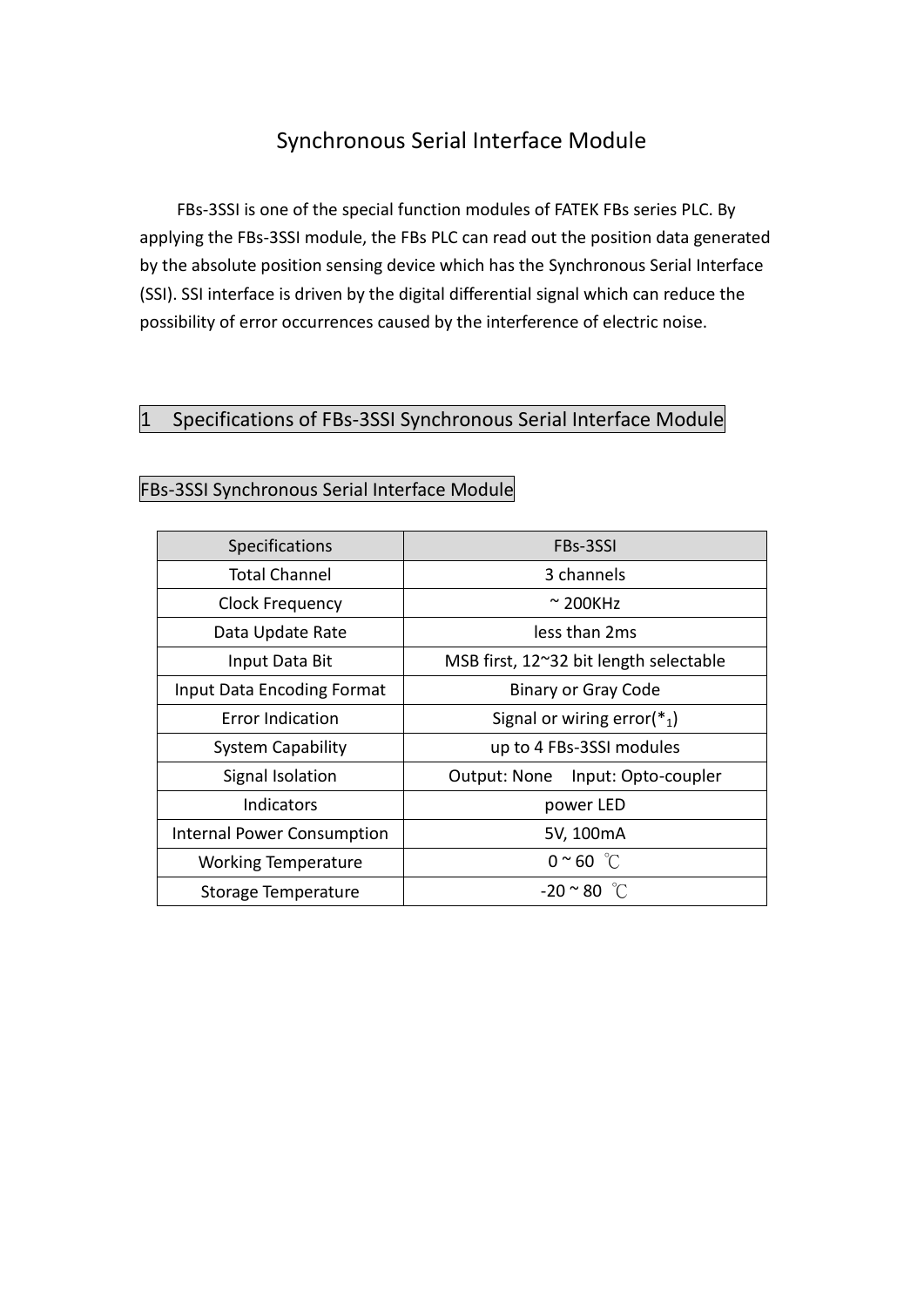### 2 The Procedures of Using FBs-3SSI Synchronous Serial Interface Module



## 3 The Procedures of 3SSI Module

Click the item "I/O Configuration" which in Project Windows:



→ Select <sup>N</sup>3SSI Configuration<sup>"</sup>:

#### Once the setting page displayed, is able to measure the 3SSI module.

| I/O Configuration MC v4.x<br>×                                                                                                         |                    |             |                     |                              |                  |                    |
|----------------------------------------------------------------------------------------------------------------------------------------|--------------------|-------------|---------------------|------------------------------|------------------|--------------------|
| Output Setup                                                                                                                           |                    | Input Setup | Temp. Configuration | Al Configuration             | LC Configuration | 3SSI Configuration |
|                                                                                                                                        | 3SSI Configuration |             |                     |                              |                  |                    |
| R5000<br>Starting Address of Configuration Table:<br>(R5000~R5003)<br>R0<br>(R0 <sup>o</sup> R5)<br>Starting Address of Data Register: |                    |             |                     |                              |                  |                    |
|                                                                                                                                        |                    |             |                     |                              |                  |                    |
|                                                                                                                                        | <b>Address</b>     | Module Name | <b>Bit Size</b>     | Code                         | Signed           |                    |
| #1:                                                                                                                                    | R3840              | FBs-3SSI    | 24                  | GRAY<br>$\blacktriangledown$ | NO<br>▼          |                    |
| #2:                                                                                                                                    |                    |             |                     |                              |                  |                    |
| #3:                                                                                                                                    |                    |             |                     |                              |                  |                    |
| #4:                                                                                                                                    |                    |             |                     |                              |                  |                    |
|                                                                                                                                        |                    |             |                     |                              |                  |                    |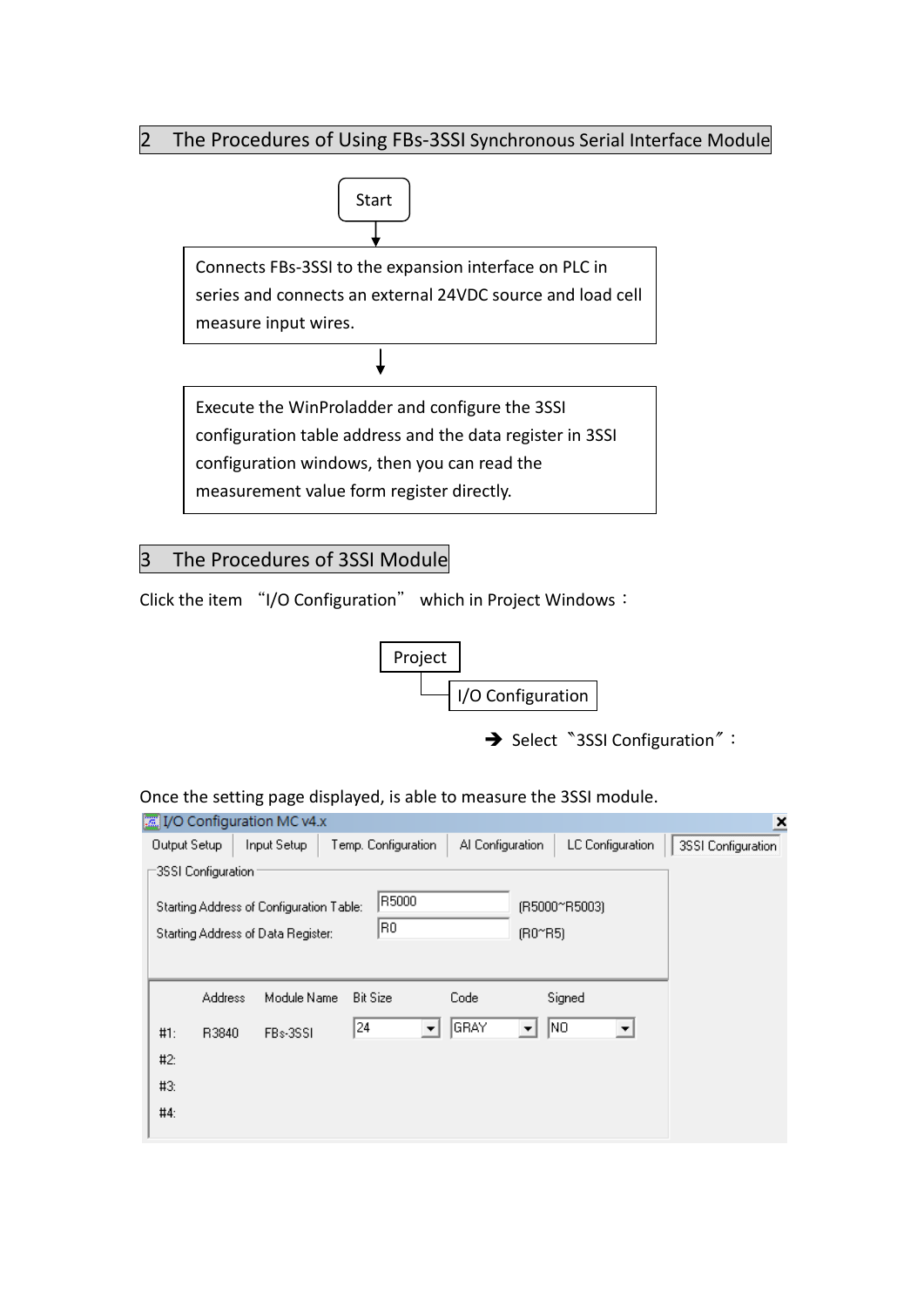1. [ Starting Address of Configuration Table ]:

The content of 3SSI configuration requires 4 consecutive registers; please enter the configuration registers for this purpose in the first register. Assign a starting register value to store the 3SSI configuration table, there will allow the following inputs:

RXXXX or DXXXX

The configuration table only occupies 3+N of registers, where N is the number of 3SSI modules.

As shown in the above example, R5000~ R5003 stores the 3SSI configuration table.

2. [ Starting Address of Data Register  $)$ :

3SSI module reads the position sensor requires 6 consecutive data registers; please enter the configuration registers for this purpose in the first register. Assign a data register to store the current 3SSI reading values, there will allow the following inputs, RXXXX or DXXXX

1 set of sensor reading occupies 2 registers

As shown in the above example, the reading value of the first sensor stores to DR0, the second sensor stores to DR2, and the third sensor stores to DR4

Notes: The above two settings can be used in all 3SSI modules.

If there is line broken happened, the broken value 40000000H will be

displayed.

### 【3SSI installation information and setup】

3.﹝Module #1 ~ #4﹞:

Display the name of the installed module and the analog starting address of its own

- 4.  $($  Bit Size  $)$  : It means the sensor's data bit size. The input range is 12~32. Please note that, no matter the bit size is less than or equal to 16. each channel occupies 2 registers.
- 5. [Code ]: Sensor output encoding format. Can choose GRAY (GRAY code) or BINARY (binary code). You must correctly select the corresponding output coding format because from that, it then can obtain the correct value from the register.
- 6.﹝Signed﹞:Sensor output data with or without positive or negative sign. If the sensor output with positive sign then select YES, with negative sign then select NO. Usually is NO.